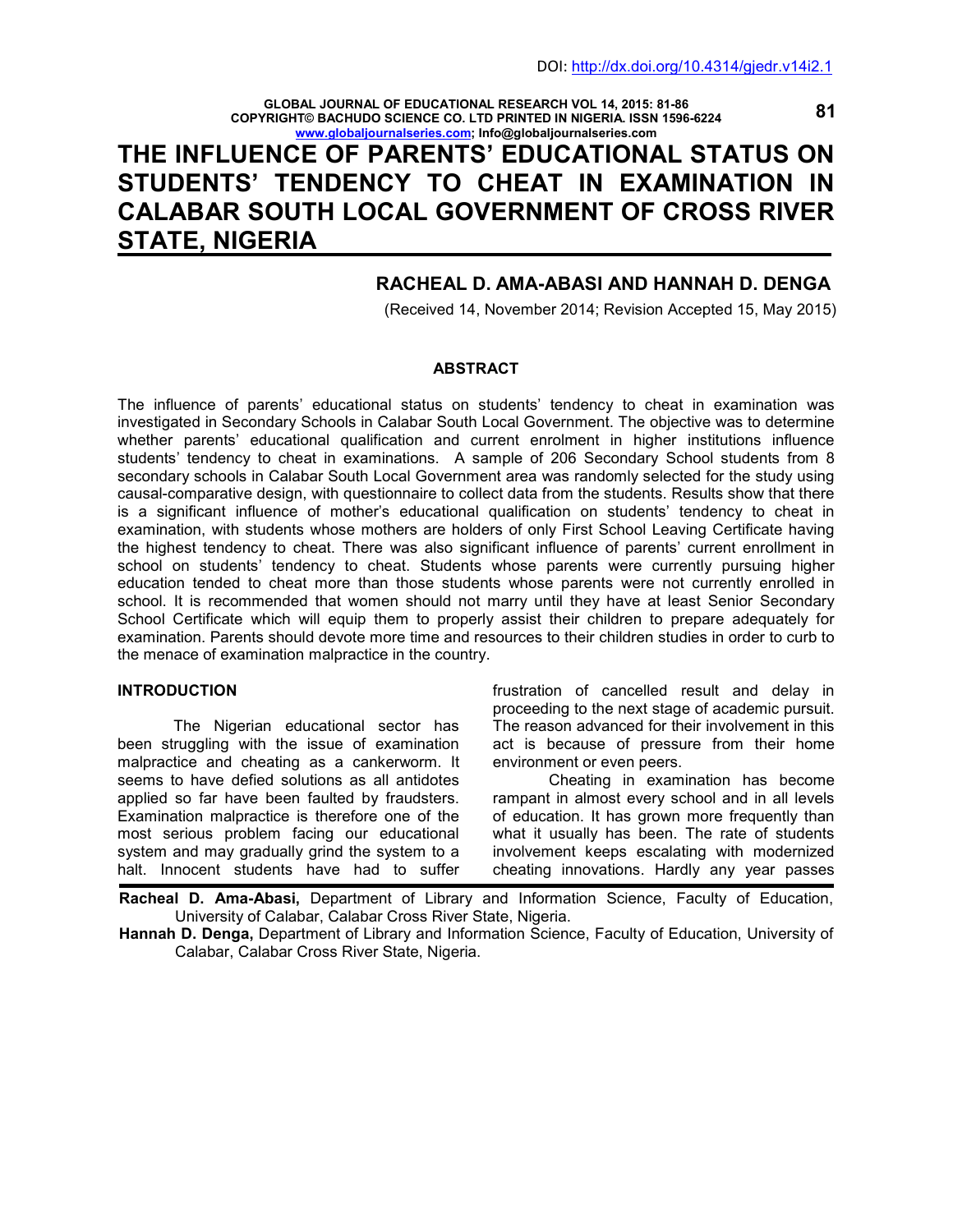that one examination board or another has not been constituted to investigate and find lasting solutions to this problem as results of some are being withheld because of cheating. Students have found many ways to perfect cheating, so it is not easily detected (Fain 2000). The type of school attended, the importance attached to certificate, disciplinary level of parents, parenting styles and fear of failure are also to be associated with propensity to cheat in examination.

 Whereas in the past, students tended to hide the acts, now they advertize them with reckless abandonment. It has become a prolific business enterprise branded with the name of private examination centres, aid by corrupt examination officials, supported by parents, who will not want their children to be left out from the Greek gift of malpractice (Adogoke, 2013).

 The importance of home environment in children's growth and development cannot be over emphasized. From childhood an individual begins to learn and build up his character at home and the immediate environment. Most of the attitude and character the youth portrays are reflection from his home environment particularly parental attributes. Seth (2006) noted that the youths have great strength, energy, agility and dynamic powers, which could easily be misdirected if care is not taken.

Admittedly, parents play an indispensable role in the proper development of the child's personality, emotions, self concept, achievement, morality and his social adjustment. Okordudu (2010) reported that lassair–faire parenting style effectively predicts adolescents delinquency while authoritarian and authoritative did not. Parents who are demanding and responsive will make their adolescents socially competent and goal oriented. Seth (2006) also reported that many homes have not been helpful in the upbringing of children. There are many problems in the homes that are greatly affecting the young people and also destroying their future. Such problems are emotional and physical violence, joblessness, child abuse, lack of communication, irritating habits and separation. Also the involvement of children in too much household chores and other errands caused by societal challenges of failure of public electricity supply are also a problem. Udoh 2011 reported that factors such as lack of educational facilities, the inability of schools to cover prescribed syllabuses and poor study habits have worsen

the problem of examination malpractice in the Nigerian educational system.

 Chaminuka and Nudzo, (2014) identified fear of failure and inadequate preparation for examinations, shortages of learning and teaching resources among other factors as possible causes of examination malpractice and fraud. Udogi and Ivowi (1995) stated that inadequate preparation for the examination, peer influence, poor facilities in schools, societal expectation as other causes of examination malpractice. On his findings, Chukudi-Oji (2013) attributed examination malpractice to scarcity of textbooks, closure of educational institutions due to strike and students rampages as causes of the cheating. Parental factors have been limited to parental pressure and expectation and outright sponsorship of cheating. Parents' educational status has not been given a thorough consideration as possible factors in examination malpractice.

 This study is thus aimed at investigating the extent to which the parent's educational status influences students' cheating behaviour in examination among secondary school students in Calabar South local Government Area of Cross River State.

# **Statement of the problem**

The state of Nigerian education is now a matter of great concern to various stakeholders in education. This incidence arises from the widespread incidence of examination malpractice in the school system. Some students are given special seats during examinations in some of the secondary schools. Previous research has identified many social, cultural and economic factors associated with students' tendency to cheat in examination. No consideration has been given to parents' educational status as a possible factor in students' cheating tendency in Secondary Schools. This study therefore is an attempt to investigate the influence of parents' educational status on students' tendency to cheat in examination..

# **Purpose of the study**

The purpose of the study is to determine the influence of parents' educational status as an environment on students' tendency to cheat in secondary schools. Specifically, this study seeks to determine the influence of parents' educational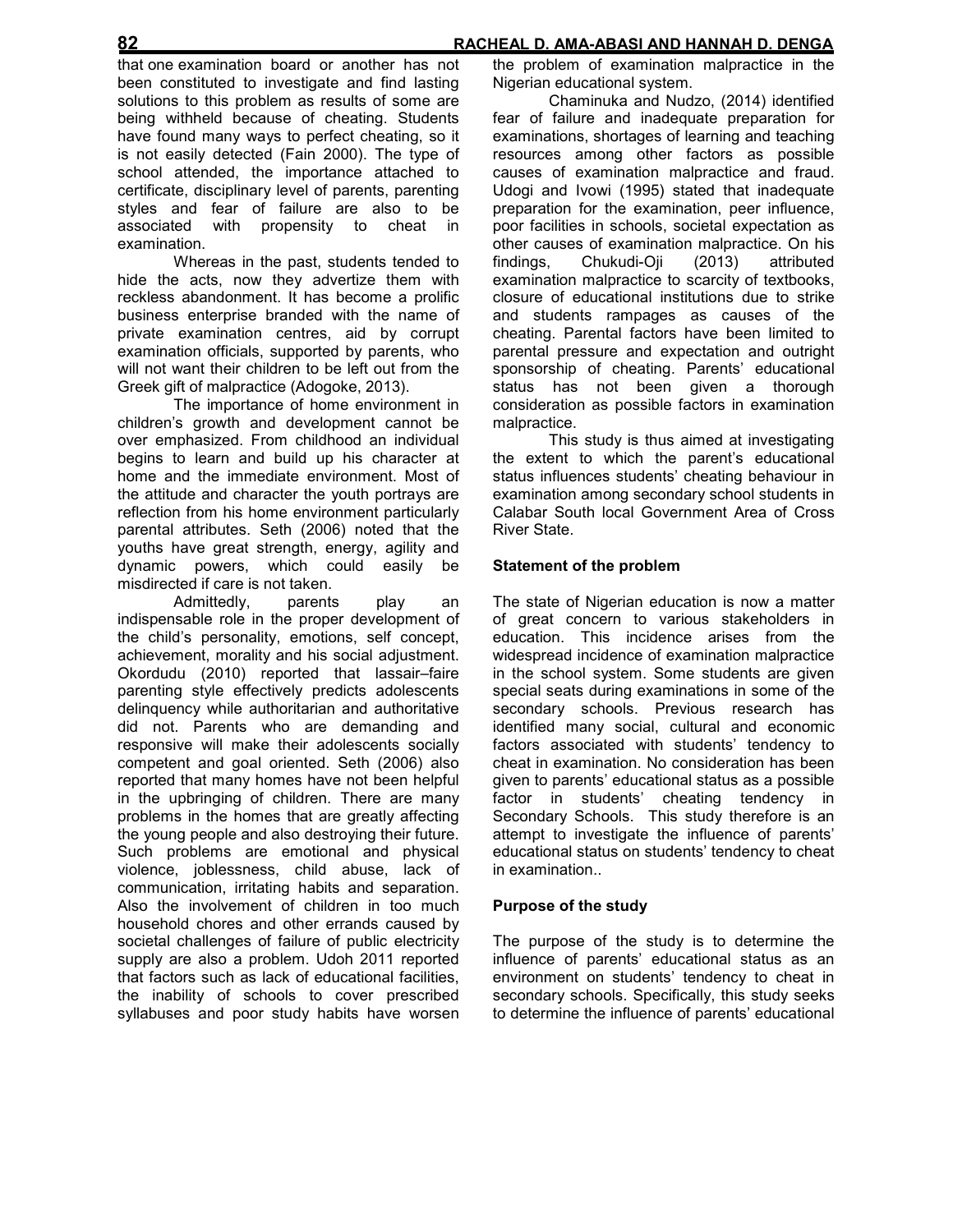qualifications and their current enrollment in Schools and the involvement of their children as students, in cheating in examinations.

#### **Research questions**

The following questions were posed to guide this study: Is there any relationship between parents' educational qualification and students' tendency to cheat in examination? Does parents' current enrolment in higher institution influence students' cheating tendency in examinations.

#### **Statement of hypothesis**

It is seen that solutions to the above questions can be attained through the testing of the following null hypotheses:

- (1) There is no significant influence of parents' educational qualification and students' tendency to cheat in examination.
- (2). There is no significant influence of parents' current enrollment in School on students' tendency to cheat in examination.

# **Significance of the study**

The results of this study will be beneficial to the government, educational planners and parents. It will sensitize the government to the need of providing counsellors to all learning institutions from lowest to highest educational system. It will also help educational planners, examinations bodies, principals and teachers and majorly parents in refocusing their goals on curbing cheating behaviours with emphasis on cheating habits and positive attitudinal change. The result of this study will help parents realize the need to build into their children at an early age the philosophy of hard work, honesty and accountability. This will then eradicate fear, frustration, anger, shame and depression often associated with students caught cheating in examination.

#### **Research Methodology**

This study adopted the causal-comparative design. The study area was Calabar South local

government area of Cross River State, Nigeria. The targeted population of the study was the secondary school students in Calabar South. There were about twenty- four public and private Secondary Schools in the Area. From the targeted population, sample of 206 students was selected. Eight secondary schools out of the twenty –four secondary schools were used for the study. A minimum of twenty students and a maximum of thirty were selected from each of the schools, drawn from the senior Secondary school section.

 A questionnaire was used to collect data from the students for the study. The questionnaire was divided into two major parts. The first part provided data on independent variables (parent educational qualification) while the second part provided data on the dependent variables (tendency to cheat). The questionnaire took the form of Likert scale. Statement that relate to tendency to cheat was presented and students were required to indicate the extent to which they agreed or disagreed with the practices of tendency to cheat. This provided data on their tendency to cheat.

 Fifty of the completed questionnaires were chosen at random to test for reliability using SPSS (1999) students' version 10.0. The statistical tool used was the scale reliability analysis. The standardized item alpha showed a reliability coefficient of 0.59. This figure was considered adequate in achieving the research objectives. The administration of the questionnaire was done by the researcher. The percentage response was 100 percent. The data collected were analyzed using the SPSS version 10 (1999).The independent t-test and one-way analysis of variance (ANOVA) were used to test the hypothesis.

# **RESULTS**

#### **Hypothesis 1**

This hypothesis states that parent's educational qualification does not significantly influence the students tendency to cheat in examinations. This was tested using ANOVA as presented in Tables 1 and 2.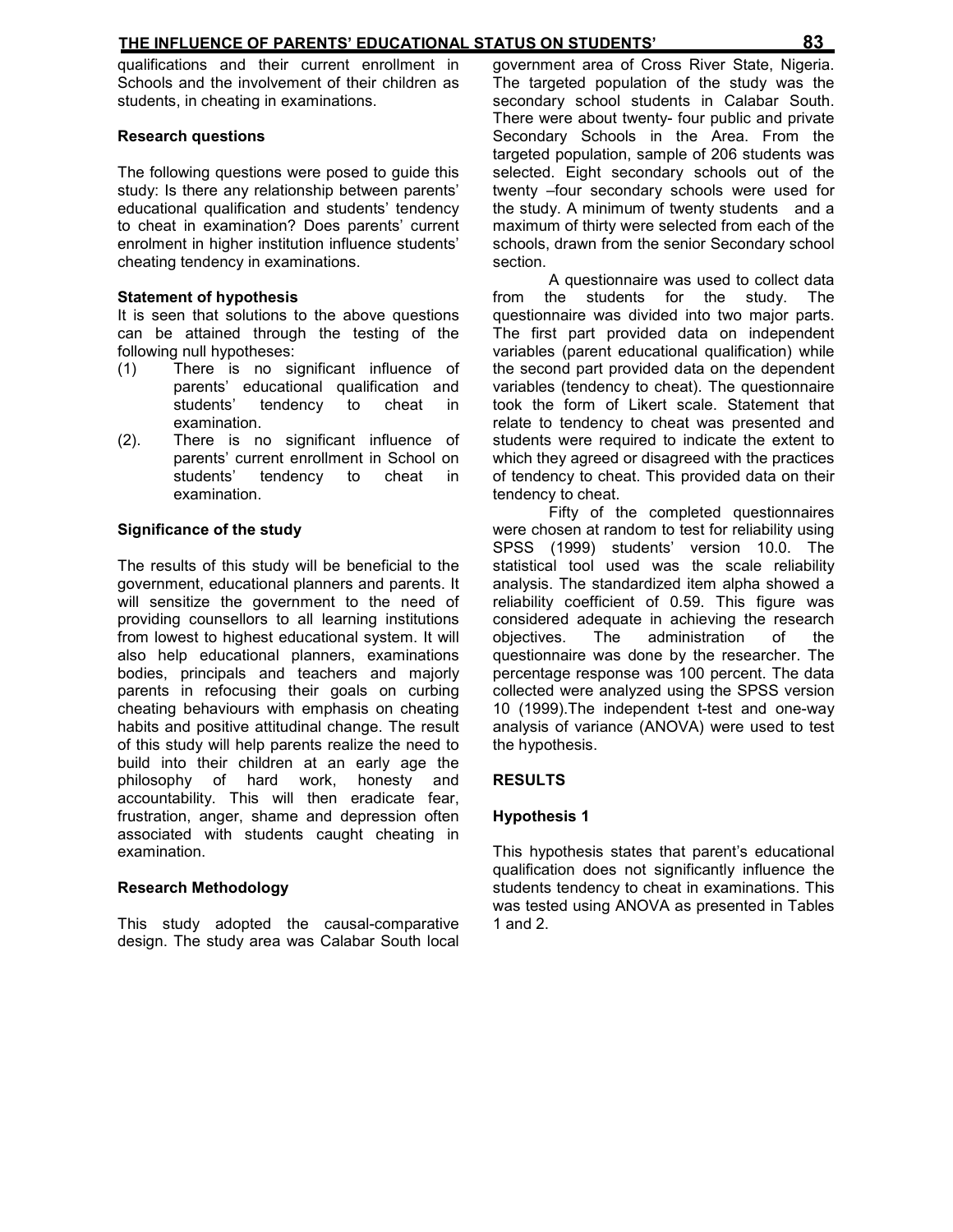**Table 1:** ANOVA showing influence of mothers' educational qualification on a child's tendency to cheat

| Source of variation             | SS               | DF       | МS             |      |  |  |  |
|---------------------------------|------------------|----------|----------------|------|--|--|--|
| between groups<br>Within groups | 502.99<br>8628.1 | 5<br>199 | 100.6<br>43.36 | 2.32 |  |  |  |
| Total                           | 9131.0           | 204      |                |      |  |  |  |

Significant at p< 0.05, df 5 F=2.21

From Table 1, the critical F-value is less than the calculated F-value at significant level 0.05 with the degree of freedom 5, 199. Hence there is a significant influence of mothers' qualification on students tendency to cheat in examination. Therefore the null hypothesis is rejected.

**Table 2:** There is no significant influence of a father's qualification on students' tendency to cheat.<br>Source of variation SS DE MS E Source of variation

| <b>SULFICE OF VALIATION</b> | ৩৩     | பா  | בועו |      |  |
|-----------------------------|--------|-----|------|------|--|
| between groups              | 382.6  | 5   | 76.5 | 1.75 |  |
| Within groups               | 8768.9 | 200 | 43.8 |      |  |
| Total                       | 9151.5 | 205 |      |      |  |

# Not significant at p>0.05, df 5, 200, F=2.21

From Table 2 the critical value is greater than the calculated F at significant level of 0.05 with degree of freedom 5, 200. Hence there is no significant influence of father's qualification on students' tendency to cheat in examination. Therefore the null hypothesis is accepted.

#### **Hypothesis 2**

This hypothesis states there is no significant influence of parents' current enrollment in school on students' tendency to cheat in examination. To test for this hypothesis, the independent t-test was performed and the result is shown on Table 3.

| tendency to cheat. |     |      |      |      |       |  |
|--------------------|-----|------|------|------|-------|--|
| Father's enrolment |     |      | SD   |      | sıg   |  |
| Enrolled           | 90  | 59.0 | 7.06 | 2.33 | 0.005 |  |
| Not enrolled       | 116 | 56.4 | 6.2  |      |       |  |

Significant at  $P < 0.05$ , df 204. Critical t= 1.96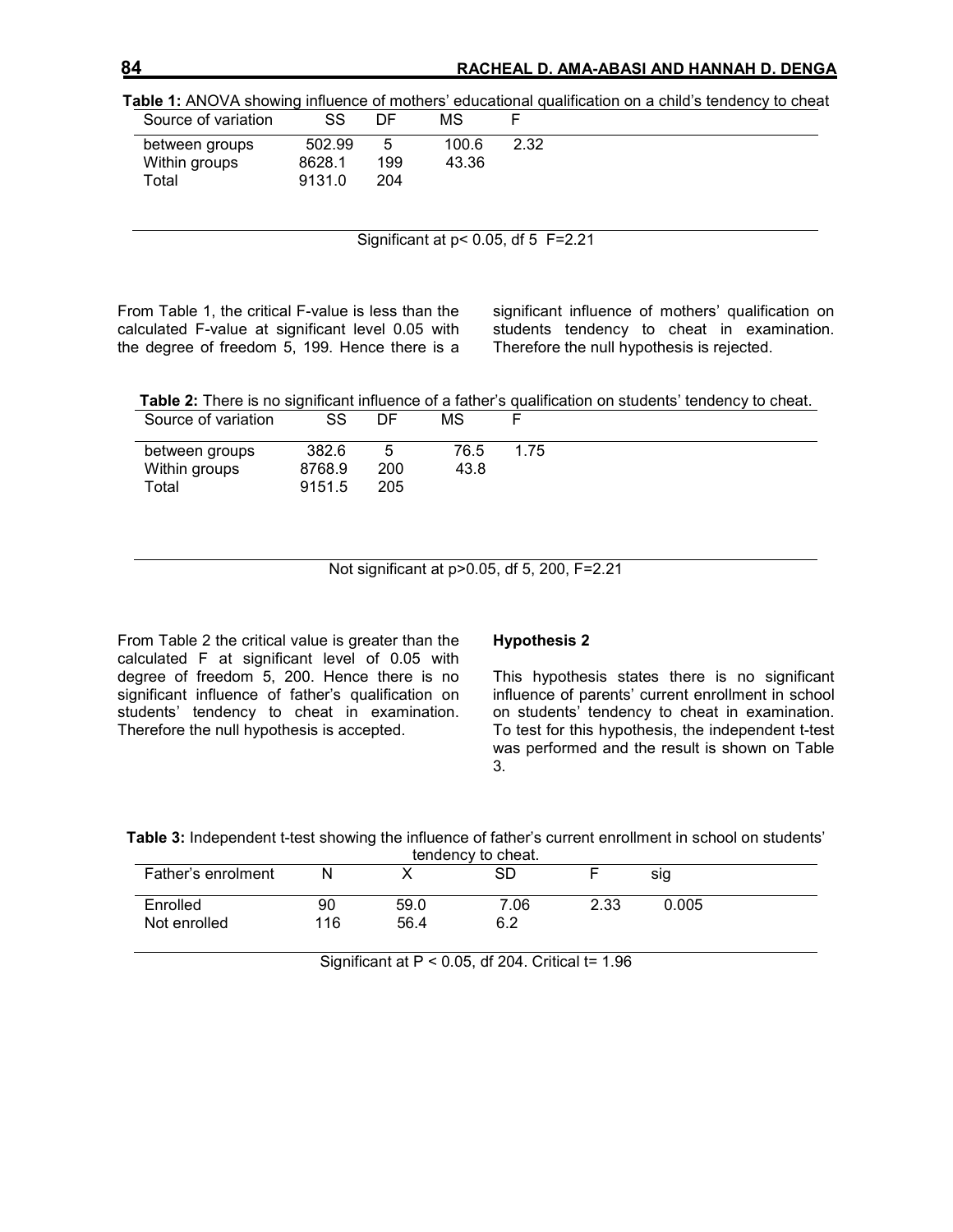#### **THE INFLUENCE OF PARENTS' EDUCATIONAL STATUS ON STUDENTS' 85**

From Table 3 the critical value is less than the calculated value F at significant level 0.05 with degree of freedom 204. Hence there is significant

influence of father's current enrolment in school on student's tendency to cheat in examination. Hence the null hypothesis is rejected.

**Table 4:** Independent t-test showing the influence of mother's current enrollment in school on students' tendency to cheat.

| Mother's enrolment       |            |              | SD         |      | sig   |
|--------------------------|------------|--------------|------------|------|-------|
| Enrolled<br>Not enrolled | 100<br>105 | 58.6<br>56.4 | 6.5<br>6.6 | 2.46 | 0.014 |

|  | Significant at P < 0.05, df 204. Critical t= 1.96 |
|--|---------------------------------------------------|
|--|---------------------------------------------------|

From Table 4, the critical value is less than the calculated value F at significant level 0.05 with degree of freedom 204. Hence there is significant influence of mother's current enrolment in school on student's tendency to cheat in examination. Hence the null hypothesis is rejected.

#### **DISCUSSION**

 The first finding of this study indicates that there is no significant influence of father's educational qualification on students' tendency to cheat in examination, however there is a significant influence of a mother's educational qualification on students' tendency to cheat in examination. Students whose mothers have first School Leaving Certificate as their highest educational qualification showed greater tendency to cheat than students whose mothers had first degree. Parental educational level is a major component of the family's soicoeconmic status which in turn according to Demarest *et al* (1993) is correlated with the ability to prepare students for greater success in school. While investigating the influence of parenting styles on adolescent delinquency in Delta State, Okorodudu (2010) discovered that parents who are positively oriented in their styles will make their adolescents socially competent and goaloriented while uninvolving parents and parents who are non-responsive to adolescent needs will create negative behaviour in the adolescents. This explains why students whose parents have low educational qualification as FSLC have greater tendency to cheat in examination because their parents, particularly mothers, are non-involving in their studies since they are not competent. Mothers with qualifications above FSLC are better exposed and more equipped with secondary school subjects and hence have

a better disposition to coach and prepare their secondary school wards for examinations. Such adequate preparation will inculcate confidence and better acquisition of knowledge to the students, thereby minimizing their cheating tendency in the examinations.

 That the mother's educational qualification has significant influence on students cheating tendency while the father's educational qualification does not, accentuates the importance of the mother as a child's primary educator. From the womb, mothers have first contact with their children and after delivery for another one year to two the child sucks the mother's breast and continues to learn from her. It is natural therefore for a mother's educational qualification to influence a child's tendency since it is always the mother that may have more time to coach the child while the father claims to be too busy for children

 A closer look at our analysis shows that children whose mothers have M.Sc. shows greater tendency to cheat in examination than students whose mothers have first degree. This is intriguing, though. This seems to imply that mothers with first degree have more time for their children than mothers with Masters' degree. Ostensibly because mothers with higher degree are employed in the University and have less time and occasion to handle their children with secondary school subjects for that matter. This calls on mothers to create adequate time to coach their children.

 That both parents' current enrollment in schools has a significant influence on a child's tendency to cheat in examination can be explained by the socioeconomic implications of school enrollment. When parents enroll in schools alongside with their children, economic demand of the family is overstretched since the